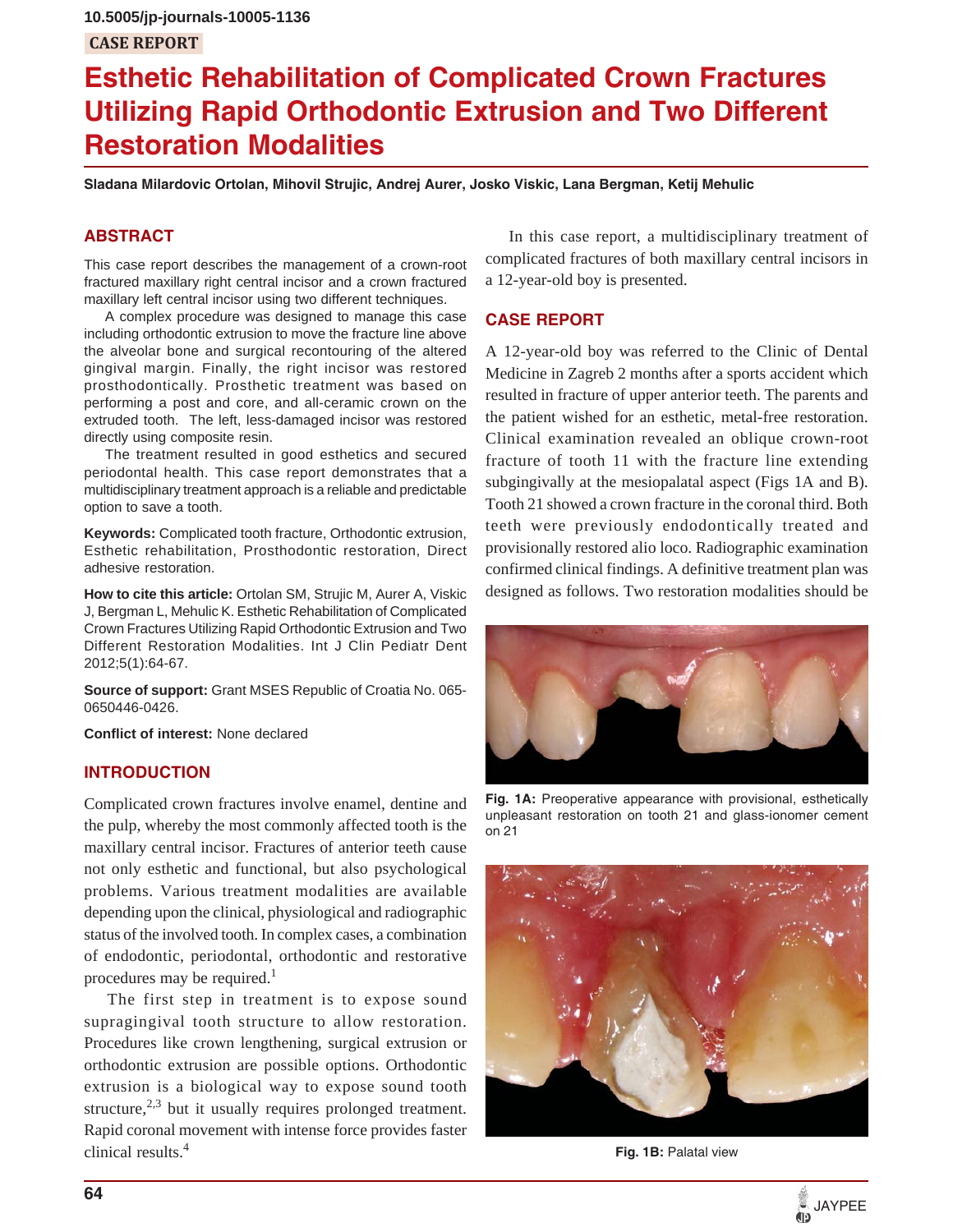performed. The left, dominantly preserved incisor should be restored conservatively with composite resin, whereby for the right incisor an all-ceramic crown was planned. Therefore, it was necessary to extrude the tooth in the first phase to allow sufficient tooth area available for core buildup and crown preparation. Edgewise brackets were bonded to teeth in the intercanine segment, whereby the bracket was placed more gingivally on the tooth to be extruded. Extrusive force was provided by an orthodontic wire (Fig. 2). After 3 weeks, around 3.5 mm of extrusion had been achieved followed by 8 weeks of retention period. Afterward periodontal plastic surgery was performed to correct the discrepancy of the gingival margin due to coronal migration of the connective tissue (Figs 3 and 4). In the next phase, post and core build-up was performed (FRC Postec and Multicore Flow, Ivoclar Vivadent, Schaan, Liechtenstein). A provisional crown was placed for 2 months to stabilize the soft tissue (Figs 5 and 6). In the last phase, the teeth were definitively restored. The left incisor was restored directly using composite material IPS Empress Direct (Ivoclar Vivadent) (Figs 7 to 9). On the right extruded



**Fig. 2:** Orthodontic extrusion—edgewise brackets in the intercanine segment



**Fig. 3:** After 3 weeks, around 3.5 mm of extrusion had been achieved. Coronal migration of soft tissue is notable



**Fig. 4:** Situation immediately after periodontal plastic surgery



**Fig. 5:** Placement of a provisional acrylic crown for 2 months on tooth 11 to stabilize the soft tissue



**Fig. 6:** Appearance after 4 weeks of soft tissue stabilization



**Fig. 7:** Tooth 21 after removal of provisional composite restoration

incisor, an all-ceramic crown (IPS Empress II, Ivoclar Vivadent) was placed. Good esthetics was achieved (Fig. 10). The patient was kept on recall of 1, 3, 6 and 12 months. The periodontal tissues remained normal and neither luxation nor relapse was noted. The patient reported no problems.

## **DISCUSSION**

Crown-root fractures are usually a result of facial injuries which may occur during sport activities, car accidents, falls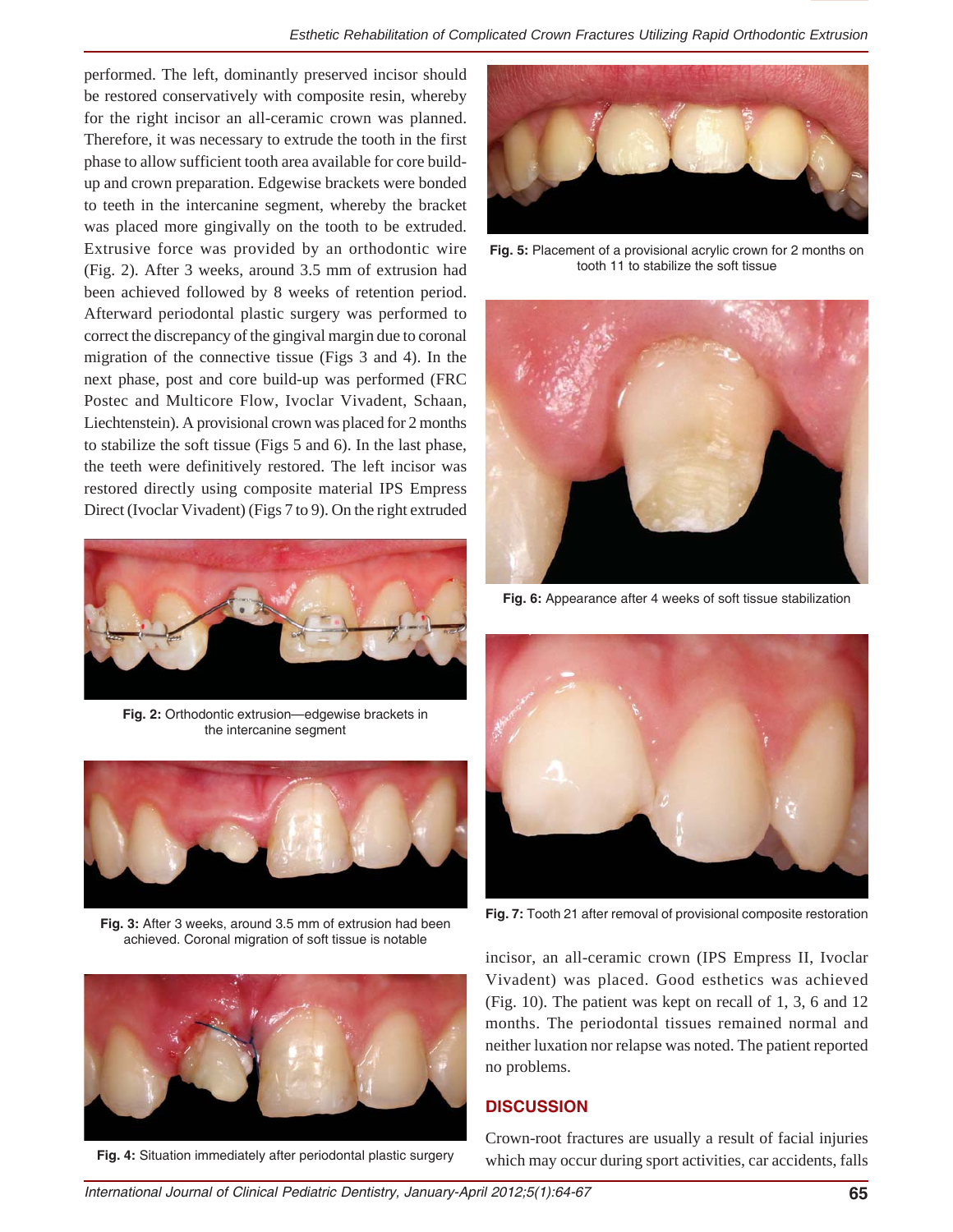

**Fig. 8:** Direct composite restoration with layering technique (IPS Empress Direct, Ivoclar Vivadent, Schaan, Liechtenstein)



**Fig. 9:** Direct composite restoration—final result



**Fig. 10:** The definitive smile was created with an all-ceramic crown on tooth 11 (IPS Empress II, Ivoclar Vivadent, Schaan, Liechtenstein) and a direct composite restoration on tooth 21

or fights. This kind of injury mainly affects children and adolescents, with boys considered as being at a higher risk.<sup>5</sup> The emotional trauma as consequence of tooth loss/demage with consequence of being different during the sensitive age should not be underestimated. It is extremely important to put all efforts in preventing our patient from this emotional trauma.

There are several methods of treatment depending on the situation. Placement of an endodontic post is indicated in situations when there is no less than 1 mm of healthy tooth structure supragingivally. If the fracture line is positioned below gingival-free margin, and if the length of the apical root is sufficient enough to support a coronal restoration, then the root can be orthodontically extruded to elevate the fracture plane above the gingival margin and allow for a ferrule effect. $6-9$ 

Continuous light forces have been recommended for slow orthodontic extrusion. However, this may cause reverse osseous architecture around the tooth being extruded.<sup>10</sup> In case of rapid extrusion, the periodontal fibers stretch and readjust, but the bone does not have time to remodel because of rapid movement. Thus, there is no coronal shift of the marginal bone, facilitating prosthetic restoration as there is no need to reshape bone.4,11

However, coronal displacement of the gingival margin can be stimulated under extrusive force. To prevent this phenomenon, some authors indicate supracrestal fiberotomy during the active extrusion period.<sup>12,13</sup> Berglundh et al demonstrated that repeated fiberotomy led to pronounced recession of the gingival margin and extensive loss of the connective tissue attachment.<sup>14</sup> Furthermore, facial fiberotomy would result in buccal recession.<sup>14</sup> In the present case, rapid orthodontic extrusion was not associated with fiberotomy because surgical recontouring of the altered gingival margin prior to tooth restoration is considered to be simple, minimally invasive and reliable.<sup>15</sup>

Prior to final restoration, it is advisable to retain the root in its new position to prevent relapse.<sup>10,11</sup> Additional few weeks are necessary for tissue maturation after periodontal surgery, during which period a provisional acrylic crown can be placed. This points out the main disadvantages of this technique: Relatively long time of treatment, long period of stabilization, and the need to use an orthodontic appliance which is not always convenient for the patient, not to forget poor esthetics during treatment. That is why this technique requires both commitment and motivation from the patient and the dentist.

In the past, fractured teeth were restored using acrylic resin or PFM restorations. These restorations did not promote adequate esthetics. Recently, with the advancement in the materials and bonding techniques, various options have been suggested to achieve the desired goal. Nowadays it is possible to combine prosthodontic procedures using all-ceramic restorations with a minimally invasive approach